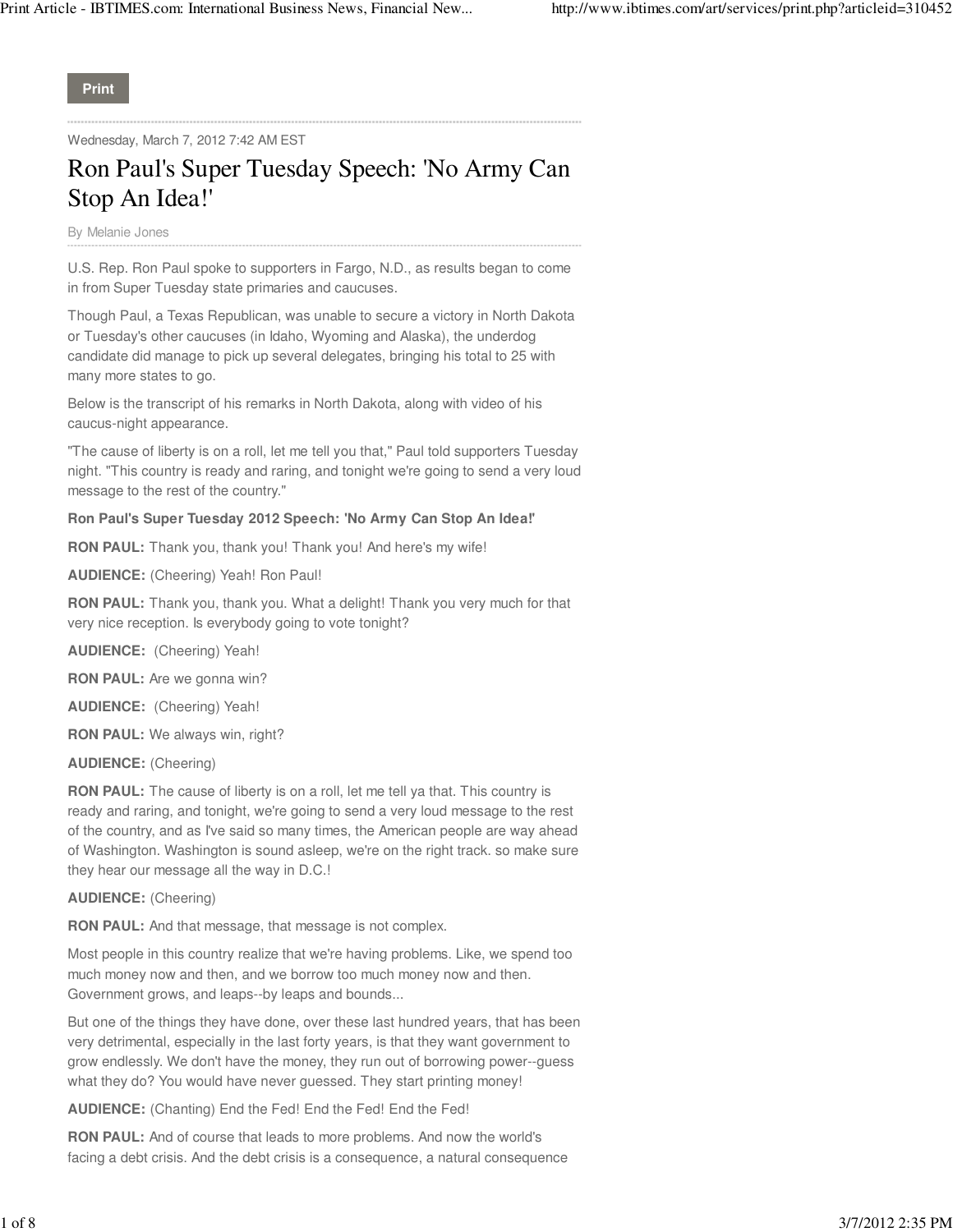of--the predictable consequence of the monetary system that we have.

So we embarked, a hundred years ago, with the Central Bank, which Thomas Jefferson tried so desperately to prevent. So they haven't done a very good job. They took a dollar of 19--the dollar of 1913, now it's worth one penny. So I would say, it's time to celebrate next year, the, uh, the one hundredth anniversary of the Federal Reserve, by repealing the Federal Reserve Act!

**AUDIENCE:** (Chanting) End the Fed! End the Fed! End the Fed! End the Fed! End the Fed! End the Fed! End the Fed!

**RON PAUL:** But a lot has happened in the last four years. These problems have been going on for a long time.

It'd be nice if we could blame one person or one administration, but it's been going on a long time, so--so many young people here, I think you're realizing you're getting a bad rap for what you're inheriting.

You'd like a much better deal. And the deal--the better deal can be found in less government and only sending people to Washington who have actually read the Constitution and will obey the Constitution and take their oath of office seriously...

# **AUDIENCE:** (Applause)

**RON PAUL:** Which would be--which would do so many wonderful things for us. Take, for instance, if you're tired of the wars--I hope you're sick and tired of the wars that we're involved in...

# **AUDIENCE:** (Cheering) Yes!

**RON PAUL:** What if we had the return to the Constitution. The founders made sure in the document in the Constitution that the wars would only occur not by the executive branch, but only by the people, through their representatives in Congress.

That's the way all wars should be declared. If necessary, they should be declared, won, and get them over with, and come home. That's the way it was supposed to be done.

# **AUDIENCE:** (Applause)

**RON PAUL:** But since--since World War II, we have gone to war without a declaration. And for that reason, we essentially have not won one of those wars. It has added a lot of tragedy.

Just in these past 10 years, these wars that we're fighting in the Middle East, over 8,500 Americans have died, 44,000 have come back with serious injuries--and amputations and all kinds of problems--hundreds of thousands looking for help because of post- traumatic stress syndrome.

At the same time, economically it's been very damaging. It has added four trillion dollars to our national debt. That is what you're inheriting. This is the reason why it is so important, if you're talking about peace and prosperity, you have to change the Constitution and have a lot less war and make a lot more sincere effort to promote the cause of peace.

# **AUDIENCE:** (Applause)

**RON PAUL:** But this has been going on for a long time, and both administrations have been doing this, and this is the reason that the message of liberty actually brings people together, because individuals see that the parties aren't doing a very good job.

You elect one party to cut the spending; they raise the debt and the spending, as well. Another party is supposed to do the job; they go in and nothing changes.

So if you look at the candidates today, there is very little difference, except for one.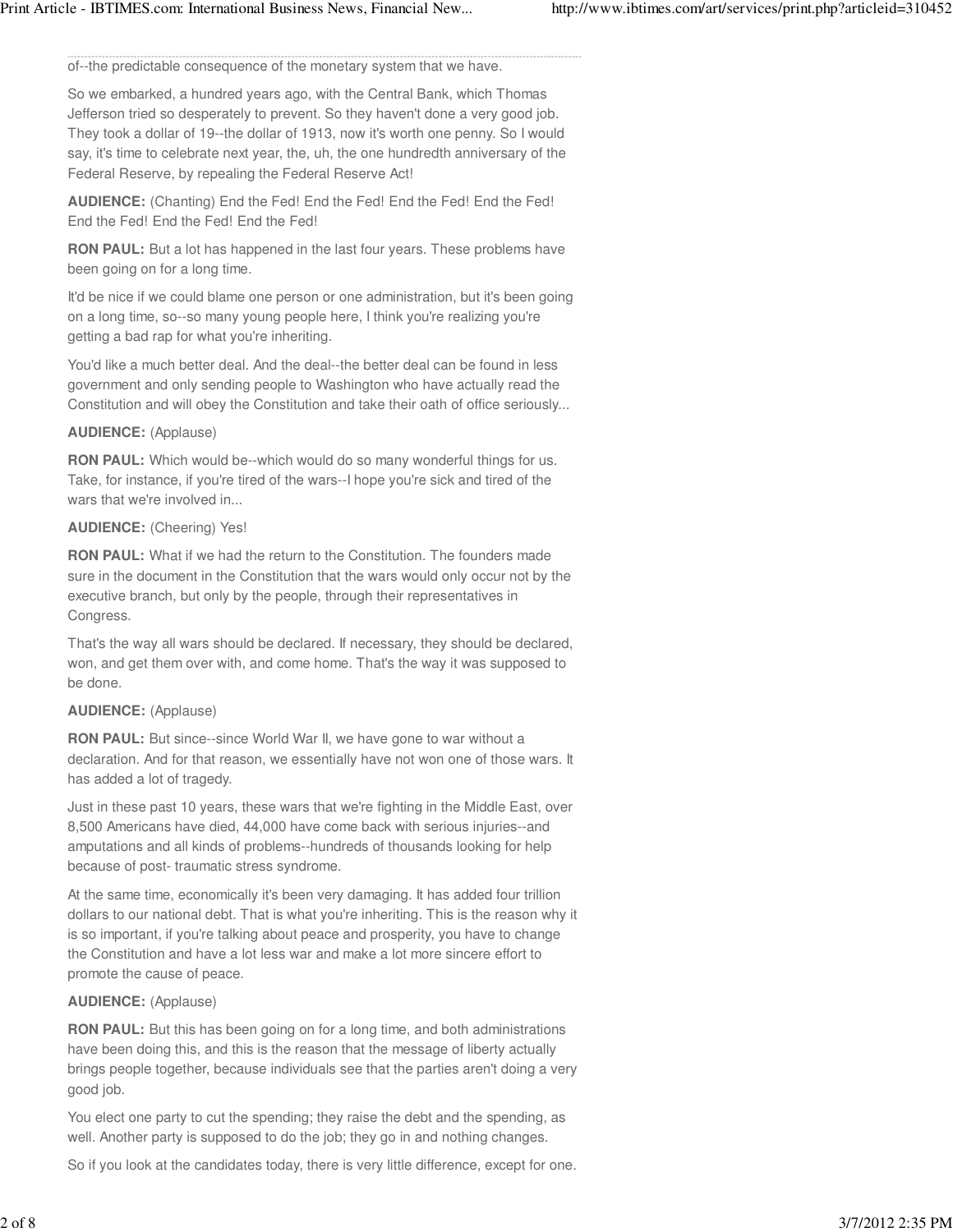## **AUDIENCE:** (Applause)

**RON PAUL:** The rest--the rest of the candidates support the status quo. Foreign policies never change. Monetary policy doesn't change. There's no challenge to the Federal Reserve system. And most of all, there's no--no desire to protect personal liberty, personal privacy, protect us from the intrusiveness of the federal government, to protect your right to use--to use the Internet.

These are the kinds of things that are so important to so many people. And, unfortunately, that is not offered. I believe it is the offering up of a program that--that emphasizes personal liberty, the Constitution, sound monetary policy, and a sensible foreign policy is the reason the momentum is building and the reason why we're getting such a great reception here in North Dakota.

# **AUDIENCE:** (Cheering) Yeah, Ron Paul! Yeah!

**RON PAUL:** We're in the midst of a financial crisis, the financial crisis, the biggest one in the history of the world. There was a time when we were a creditor nation. We had our ups and downs, but we were a creditor nation, and we had a lot of productivity, we had a lot of wealth, and we had borrowing power.

Today, we are a debtor nation. We are the biggest debtor nation in the history of the world, our productivity is going down drastically, we create no significant new jobs.

At the same time, there is never a lack of a desire for more spending. So what we should be proposing, and what I propose, is in the first year, to cut the budget, in real terms, by one trillion dollars.

#### **AUDIENCE:** (Cheering)

**RON PAUL:** The proposal by others is to cut the proposed increases. The proposed increases, called baseline budgeting, they assume that the budget will go up by 10 plus trillion dollars in the next 10 years.

So if they talk about cutting one trillion dollars, they're talking about cutting one trillion dollars, they're talking about cutting 100 billion dollars a year of proposed increases, which means there's zero cuts!

What I'm talking about are real cuts. Actually cutting. But you can't do this unless you change policy. If you expect to have the entitlement system, have welfare benefits from cradle to grave, free housing, free food and free medical care, and free education, you can't do it. If you expect to continue to be the policeman of the world, and to advocate preemptive war and going into [a] country and occupying countries, if you want that kind of foreign policy, you cannot do it.

And you know what'll happen if we don't change policy? We are going to end up in a financial crash. There is going to be a dollar crisis, and we are all gonna suffer the consequences.

So it is in our best interest, not only of the younger generation but everybody--we're not passing this on to the next generation. We passed it on to this current generation, that is why it's so vital that we get a handle on things, understand what liberty is all about, what the Constitution means, and why limited government and personal liberty and property rights is the road to peace and prosperity.

#### **AUDIENCE:** (Applause)

**RON PAUL:** It has--it has been said that no army can stop an idea whose time has come. And the idea of returning this country to the principles of liberty, that alive and well, alive and well and growing by leaps and bounds, and that is why this country is changing significantly. The message is loud and clear, and growing exponentially, and I am optimistic, to believe that we can turn this around, but we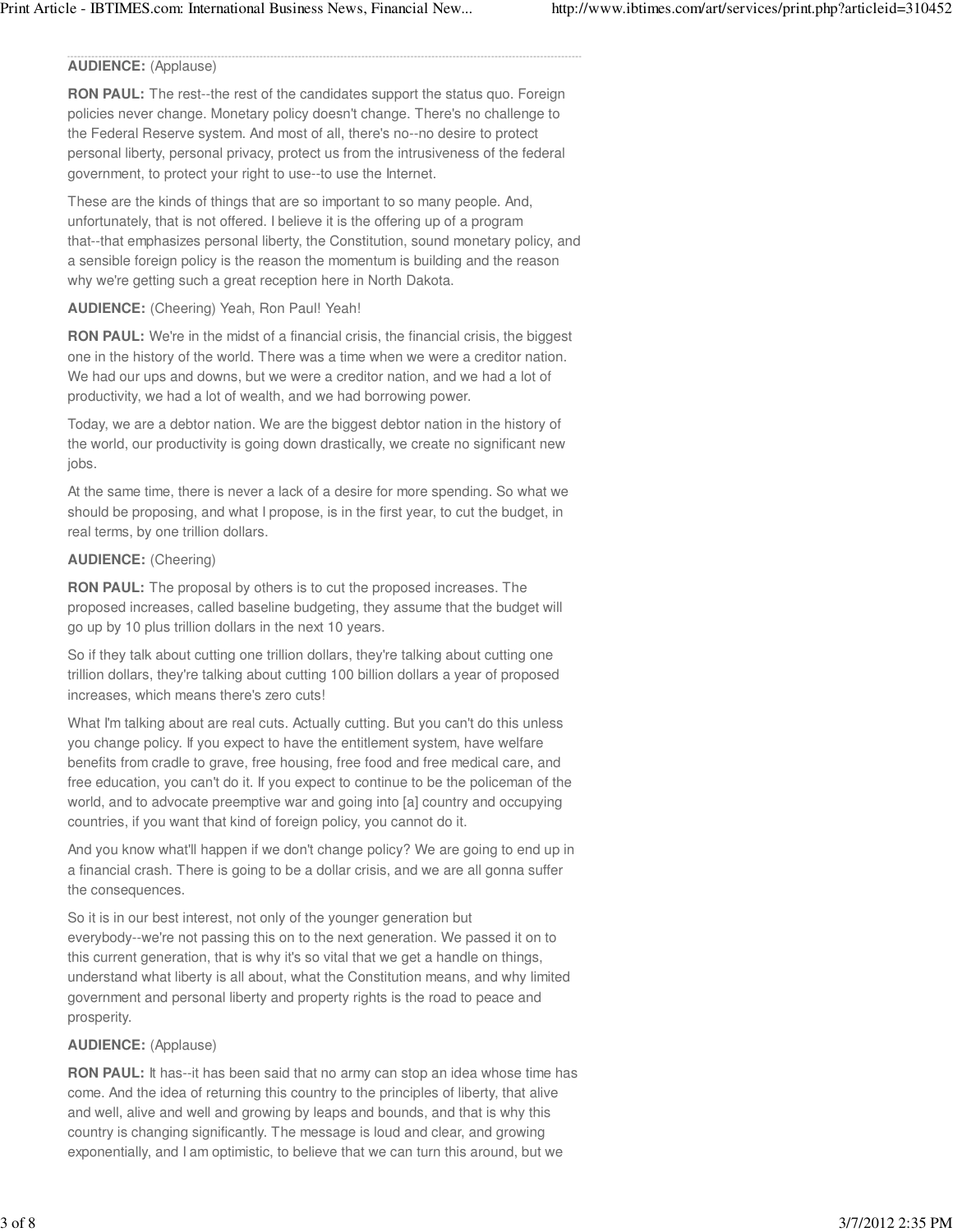#### have to cut the spending.

Now, a lot of people say, you're going to cut this, this and this. And I actually have a transitional program. I wanna cut a trillion dollars, but I wanna have priorities. I wanna really start with the overseas spending. The overseas spending, and the welfare, and the occupation--we oughta all be able to agree, that--spend the money here at home if you have to, but not overseas!

#### **AUDIENCE:** (Cheering)

**RON PAUL:** So therefore, you know, I want to protect certain budget problems-budget programs. For instance, we made promises to the elderly, they're dependent now, Medicare, Social Security and child healthcare. And actually, my plan will actually protect those individuals.

What about protecting the infrastructure, protecting those states and parts of the country that need money for, you know, ports and inter-coastal canals, and flood projects?

Would I vote for that, and would I advocate it by adding more debt and borrowing it, no I would not. But let me tell you how we could do it. We could do it by cutting spending overseas to such an extent [that] you actually cut the deficit and put the money that you want to, for some programs, back here at home. Not to raise taxes and not to raise the def--ah, the debt, and actually to lower the debt, and don't increase the spending.

We can do that by working our way out. For instance, there--a few years ago, they built an embassy in Baghdad.

#### **AUDIENCE:** (Booing)

**RON PAUL:** An embassy we didn't need. And it was close to a billion dollars. But that was only the beginning. This year, the appropriation for that embassy was nearly five billion dollars to operate it! Well, let's say...

#### **AUDIENCE:** (Booing)

**RON PAUL:** Let's say we need a project here at home. Why can't we cut that five billion dollars out, forget about that embassy in Baghdad--that's only gonna lead to trouble--take it and cut it in half, take 2.5 billion dollars off the deficit, and spend it the 2.5 billion dollars here, back at home, on projects that we need.

## **AUDIENCE:** (Applause)

**RON PAUL:** But there is no doubt that you can't have economic reform, economic growth, unless you look at the monetary policy. Financial bubbles are caused for a reason, and they come from excessive credit, artificially low interest rates, excessive spending, by the Federal Reserve system. So if we want sound economic policy, we have to address that subject.

But you know, if we--if we do all these things, we still have another major problem. And that is the ultimate responsibility of the government, the real purpose of the Constitution, the real purpose of what a republic is--should be about.

It isn't to have welfare from cradle to grave, it isn't for us to be the policemen of the world, but the limited government, the government that we should have in a constitutional republic should be designed to protect our liberties, and nothing else. That should be the responsibility of the government.

#### **AUDIENCE:** (Cheering) Ron Paul!

**RON PAUL:** And this, of course, includes a strong national defense. But not an offense. It should be a defense, we should defend our country as necessary. If we go to war, if the wars have to be fought, they should be fought--one, get 'em over with, get our troops back home as quickly as possible.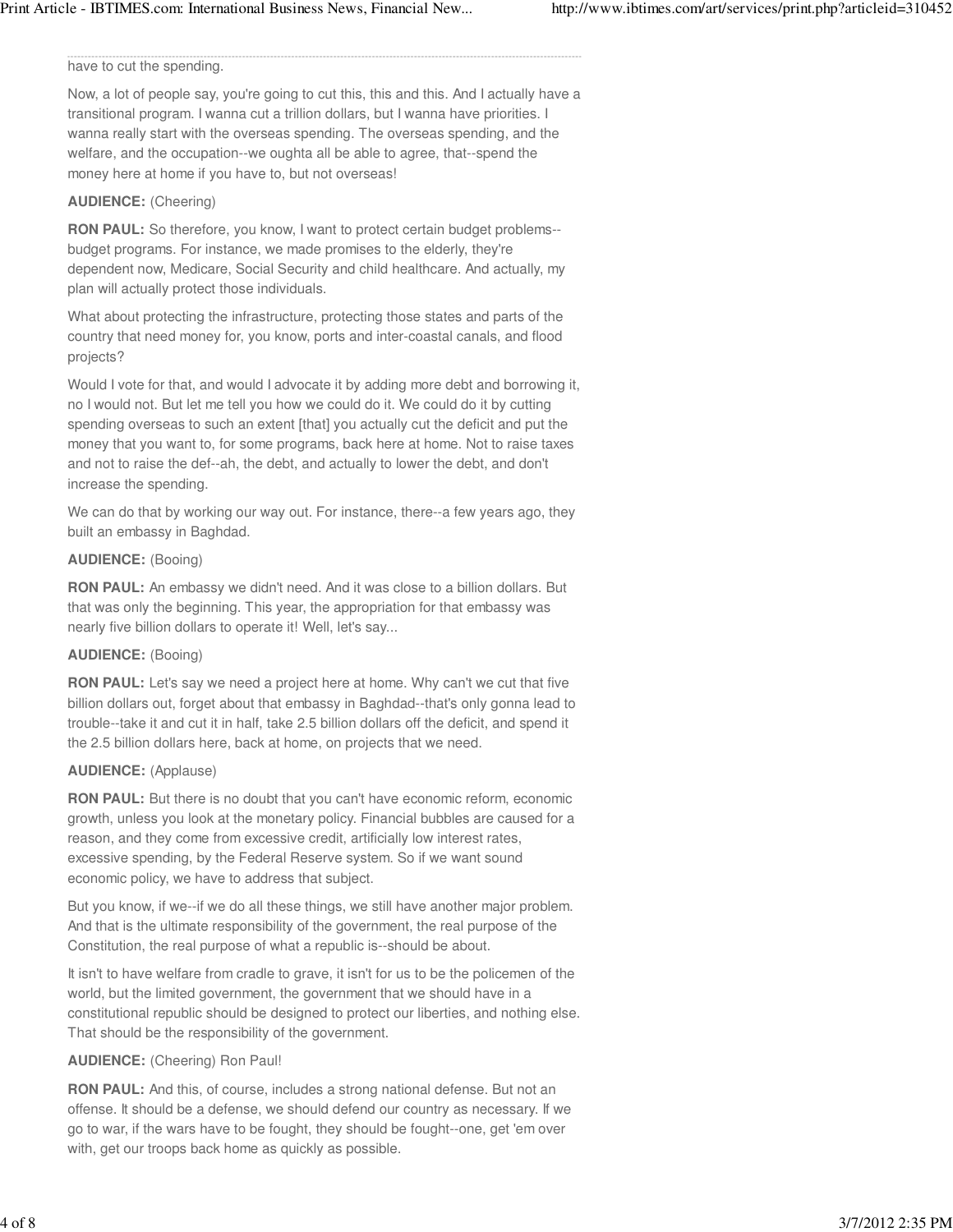# **AUDIENCE:** (Cheering) Ron Paul! Ron Paul!

**RON PAUL:** But there has been, there has been a steady erosion of personal liberties in this country, and that is what we have been so careless about. But that's been going on for a long time. That's what's been especially bad in the last ten years or so.

9/11 helped create this. That was a terrible, terrible day, but I think that the assessment was wrong. Because the assessment was that it had something to do with Iraq. And so therefore they used 9/11 as an excuse to go to Iraq, invade Iraq, fight a war there, as well as [in] Afghanistan. And that--that was not the cause. Al Qaeda was not in Iraq, and they had no weapons of mass destruction.

And that attitude has continued to this very day, because there are a bunch of people up in Washington, and the other candidates, think that we can't wait 'till we go into Syria and Iran. That makes no sense. We can't afford it. It won't help it, and it won't give us more defense.

#### **AUDIENCE:** (Cheering)

**RON PAUL:** But we have been careless about the protection of our civil liberties. For instance, and this is right after 9/11, they passed a bill which was absolutely misnamed. They called it the Patriot Act, it should have been the Unpatriotic Act.

#### **AUDIENCE:** (Booing)

**RON PAUL:** No, and if the bill had been properly called the Repeal of the Fourth Amendment Act, it would have never been passed!

#### **AUDIENCE:** (Applause)

**RON PAUL:** But it is the Patriot Act. It allows our government agents to invade our premises and our houses and invade our Internet, our emails, and whatever they want to look at without a proper search warrant. Something the founders explicitly fought a revolution on and put in the Fourth Amendment, the right of privacy.

Today we have it turned upside-down. We don't have privacy, but we have too much secrecy of government. We need much more openness of government, and much more protection of our privacy, as in the Constitution.

## **AUDIENCE:** (Cheering)

**RON PAUL:** As frustrating as it might get at times, we do have victories. We've had one here recently, in the last month or so, because there was a bill floating around, Stop Online Piracy Act. And this was an effort for the federal government to take over and control the Internet.

But a lot of people like you got word of it and sent a message. And Washington, even though it had majority votes in both the House and the Senate, once they heard from the people, they withdrew those bills, they took 'em off, and they are no longer pushing through the Congress. But--so the people have to be heard!

# **AUDIENCE:** (Cheering)

**RON PAUL:** And besides, how are we gonna spread our message without the Internet?

# **AUDIENCE:** (Laughter, Cheering)

**RON PAUL:** But also, since that time we've had other things that are discouraging as far as undermining personal liberties. The president announced a year ago that it was a, uh, that it was legal for him, as president and the commander-in-chief, that he would now be allowed to assassinate American citizens without a trial or without charges.

**AUDIENCE:** (Booing)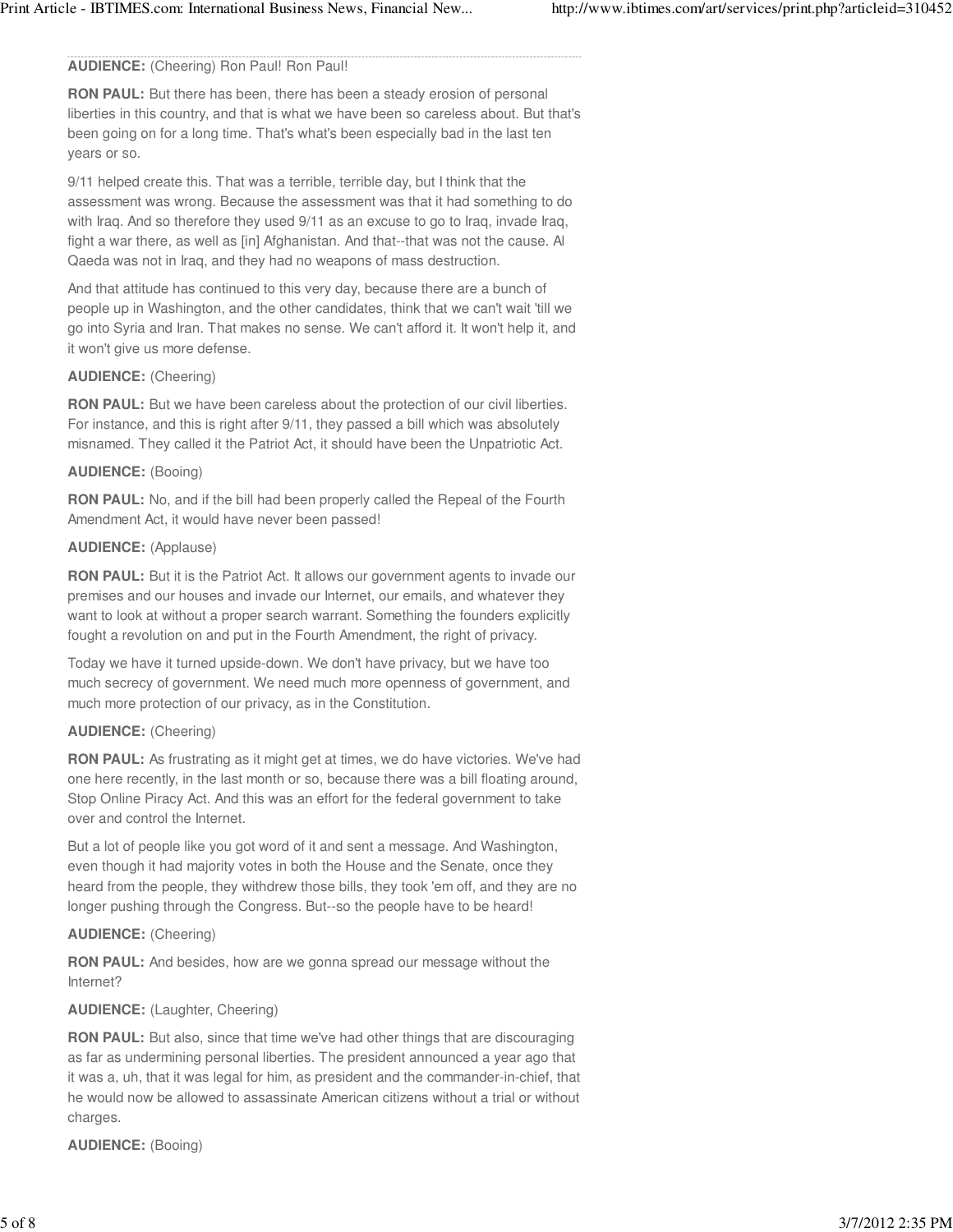**RON PAUL:** And to prove that point, he's now done it on three occasions. So that is--that is a--the law, according to the president. And when they ask him about this, they say, where does it say in the Constitution that you can assassinate an American citizen, he said, well, I can do anything I want except those things that are explicitly denied to me in the Constitution!

I think he has that twisted around a bit.

# **AUDIENCE:** Yeah! Yeah!

**RON PAUL:** The president only has the authority to do the things he has the explicit authority to do! And the rest he's not allowed to do!

# **AUDIENCE:** (Cheering)

**RON PAUL:** Which means, a president--I promise to be that type of president. I will not legislate by executive orders, I'll use the executive orders to repeal all those executive orders that are unconstitutional.

# **AUDIENCE:** (Cheering)

**RON PAUL:** But it's not, it's not only the president that is undermining our personal liberties. The Congress laid it on a platter here, just in December. They passed the National Defense Authorization Act

# **AUDIENCE:** (Booing)

**RON PAUL:** And here's a bill that--many of you already know about it, it means that the president now has the authority to use the military to arrest an American citizen anytime he so chooses, if he wants to. No charges, no trial, no attorney, held in a secret prison indefinitely! That is not what America is all about. That bill needs to be repealed.

But we can solve our problems by, just by finding the people who will read the Constitution a little better, obey the Constitution and emphasize personal liberty. Liberty will bring people together.

There will--today, we're all very divisive, because all they're doing is fighting over power. Who's going to control the money, and which fashion is gonna show--they all support the same foreign policy, the same monetary policy, the same welfare system, the deficits, the whole mess. And they fight over the control and the power and who's gonna get the benefits.

But liberty, true liberty, brings us together. Because people get to use their liberty the way they see fit. It's your life, you should do with--what your life what you want. People shouldn't tell you how to run your life, as long as you don't hurt other people.

If we carried that, if we carried that thought, if we carried that thought through, that means that if our life and our liberties come from our creator, we oughta have the natural right to keep the fruits of our labors, also.

# **AUDIENCE:** (Applause)

**RON PAUL:** But if we see people as individuals and not in groups--groups should never be punished because they belong to a group, a group should not have any benefits because they belong to a group. But all of us should come together, no matter how diverse we are, because, just because, there'll be a difference in how we use our liberty, how we want to spend our money, what our social values are, what church we go to.

So we should all come together in the defense of liberty, and then we should be left alone, and the government should butt out of our lives, and off our back and out of our world!

**AUDIENCE:** (Applause, Cheering)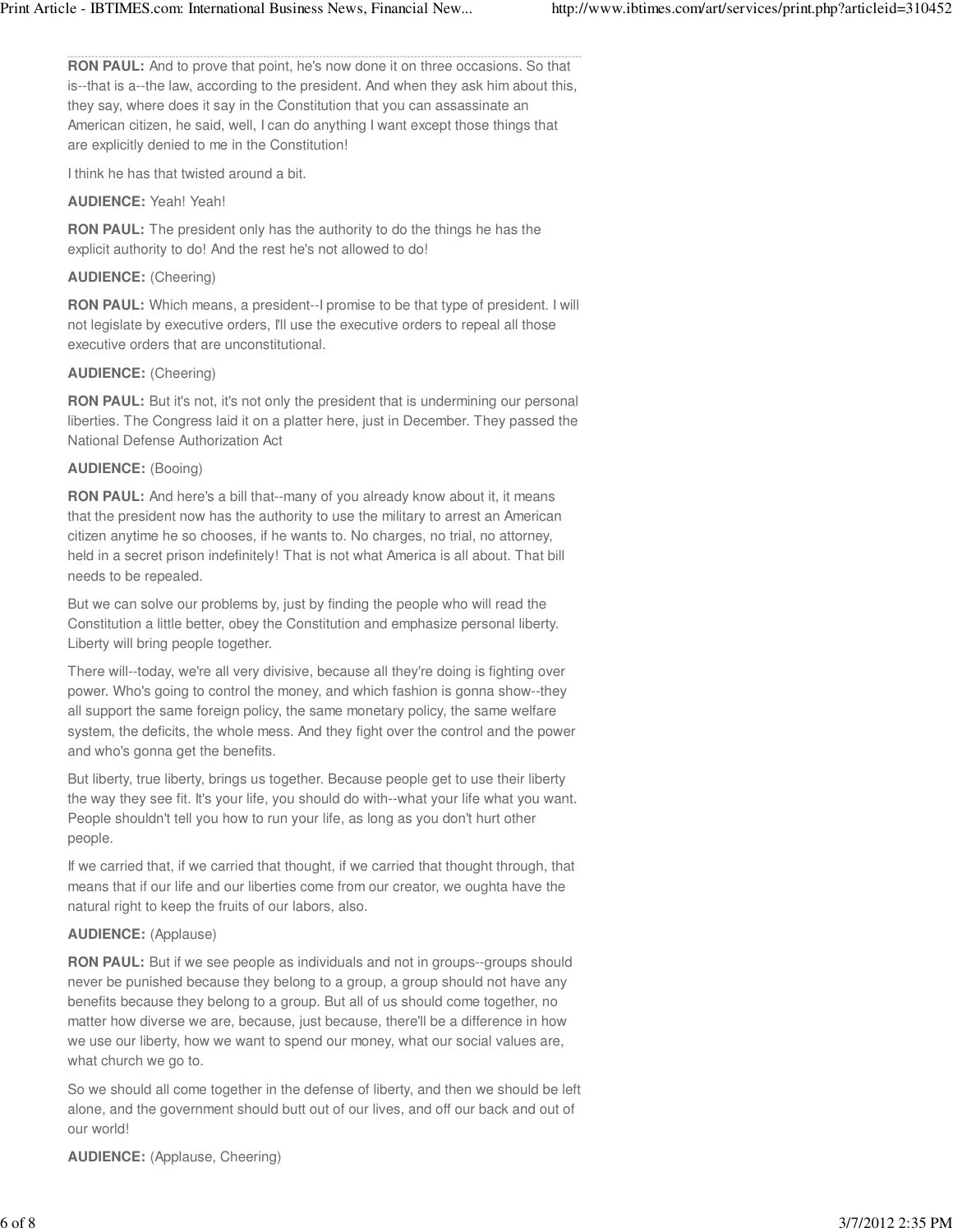**RON PAUL:** And this is where--and this is where we have the good news. This message is coming out loud and clear, and people are joining us--especially, I'm so delighted to see, our young people, because they are energized by this--but there are many now that aren't so young, but young in spirit. And they know this, too. And they know that the status quo isn't working, that the financial system, the Keynesian economic theory isn't working.

We have to do something better, and we've had a taste of this. We had the best example of a free society ever, We had the largest and the richest middle-class ever, and we are now, unfortunately, letting it slip away.

So we have to recapture this. This is emphasizing personal liberty, the Constitution, sound money, property rights, Second Amendment rights, also, of course, a sensible foreign policy of national defense. That is the only alternative to what we have today. If you seek, as I do, peace and prosperity, it can be found by restoring the great values of this country. And if we do that, I tell ya what, the whole world will benefit.

So often today, they believe that we are--so many want to promote our presence around the world because they say that we are an exceptional nation. We are, and we have been, but you can't push your exceptionalism on other countries by force. You can't go invade and bomb people and say, we're exceptional, you've got to live the way we do!

# **AUDIENCE:** (Applause)

**RON PAUL:** But, but if we set a standard of individual liberty and prosperity and peace, the rest of the world will notice, and then they will want to emulate us. It's much easier to promote our cause through peaceful means than it is through war, and this is what we have. This is what we have to offer. We don't have to go backwards. We go back, pick up some pieces and move forward, we refine the understanding of liberty like it's never been understood before.

And it's only been tested a short period of time, in this country. And a lot of times, they'll accuse us of wanting to go backwards. But let me tell you: those who accuse us of wanting to go backwards are going backwards toward tyranny, and we don't need to go in that direction!

# **AUDIENCE:** (Cheering)

**RON PAUL:** So I don't think it's difficult to define the problems. I think the answers can be found, and this is what we're all about today.

And today, especially because of an election, I want to make sure that everybody tonight goes out and votes, and makes--and make a statement for this cause, because if we truly want to promote the cause of liberty, and restore its greatness, we can find it very easily in the cause of liberty.

And I wanna thank you for joining me tonight, and joining us in this effort to restore liberty to this great country. Thank you very much.

# **Ron Paul's Super Tuesday 2012 Speech: 'Liberty Is On A Roll!' [FULL VIDEO]**